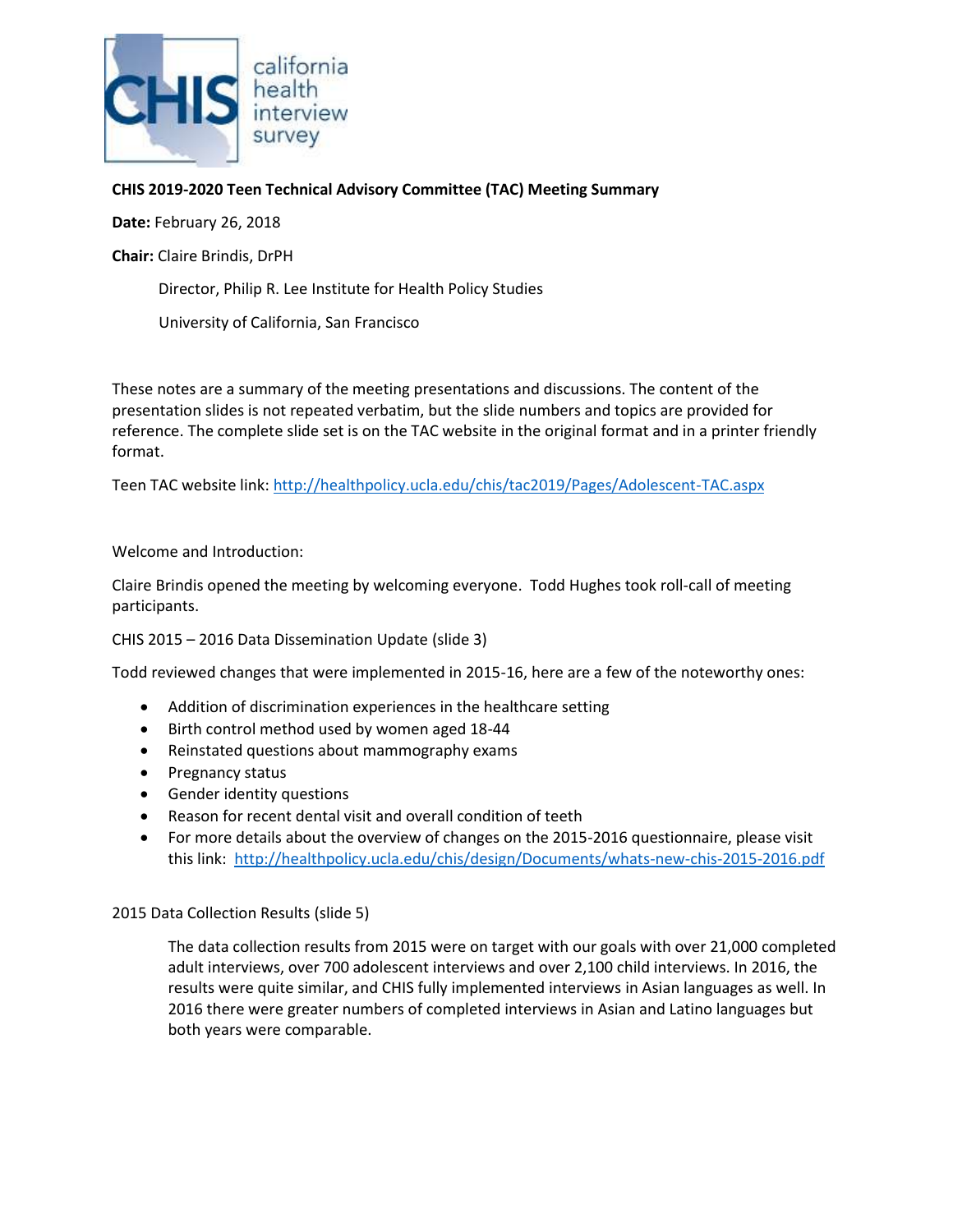#### CHIS 2017-18 Data Collection Update (slide 7)

In 2017, CHIS conducted a competitive selection process for a new data collection subcontractor, and SSRS was chosen. SSRS is located outside of Philadelphia, PA and is led by David Dutwin. David Dutwin is also the president-elect of the American Association of Public Opinion Research (AAPOR). SSRS completed the 2017 interviews in December and were successful in meeting our targets.

## CHIS 2017-2018 Sample Highlights (slide 9)

The 2017-2018 sample had the same geographic stratification of past CHIS cycles, there was a 50/50 split of cell and landline samples. There was no additional promised incentives for cell phone samples but we still sent 1 pre-notification letter with \$2 bill. However, we are experimenting with eliminating the pre-notification letter altogether given the high volume of mailings that go out and we have decided to do an experiment to see the cost effectiveness of doing it or not. We oversampled Korean and Vietnamese households, as well as San Diego County and Imperial County.

## Recent CHIS Sample Sizes (slide 10)

In 2017 our minimum goal was 20,000 interviews, and we met that goal with around 21,000 interviews. There is a downward trend in completed adolescent interviews and for the percentage of teen interviews completed per adult completed interview. Additionally the child interview yield was lower in 2017 than in previous years. The rates look higher in 2018 for the teen and child interviews but one shouldn't infer much from that we have had more success in interviewing those two groups.

# CHIS 2017-18 Content Changes (slides 11-20)

Nicole Lordi presented the content changes for CHIS 2017-18. Red font indicates deleted content and green font indicates added content. Some of the content will explicitly say that it was changed only during 2018. Otherwise, it was changed for both 2017 and 2018 CHIS cycles.

# Exploring a CHIS Redesign (slide 21)

Todd briefed the group about declining response rates overall. Declines in cooperation by telephone have significantly impacted the cost-effectiveness of the current RDD design. We question the long term-viability of a telephone survey design and seek better or more efficient ways of conducting the survey. By nature, the RDD frame is not directly linked to small geographic areas, which makes it difficult for targeting geographies. This in turn is a disadvantage for our Small Area Estimation methodology for AskCHIS NE.

#### Goals of the Redesign Working Group (RWG) (slide 23)

We wanted to assemble a group of external survey methodology and subject matter experts to evaluate where CHIS can improve and innovate to achieve its mission. The group evaluated different modes that we can use to supplement or totally replace what we currently have. We also convened this group to review and refine research plans to conduct a frame/mode field experiment. Kaiser was kind enough to fund our working group experiment.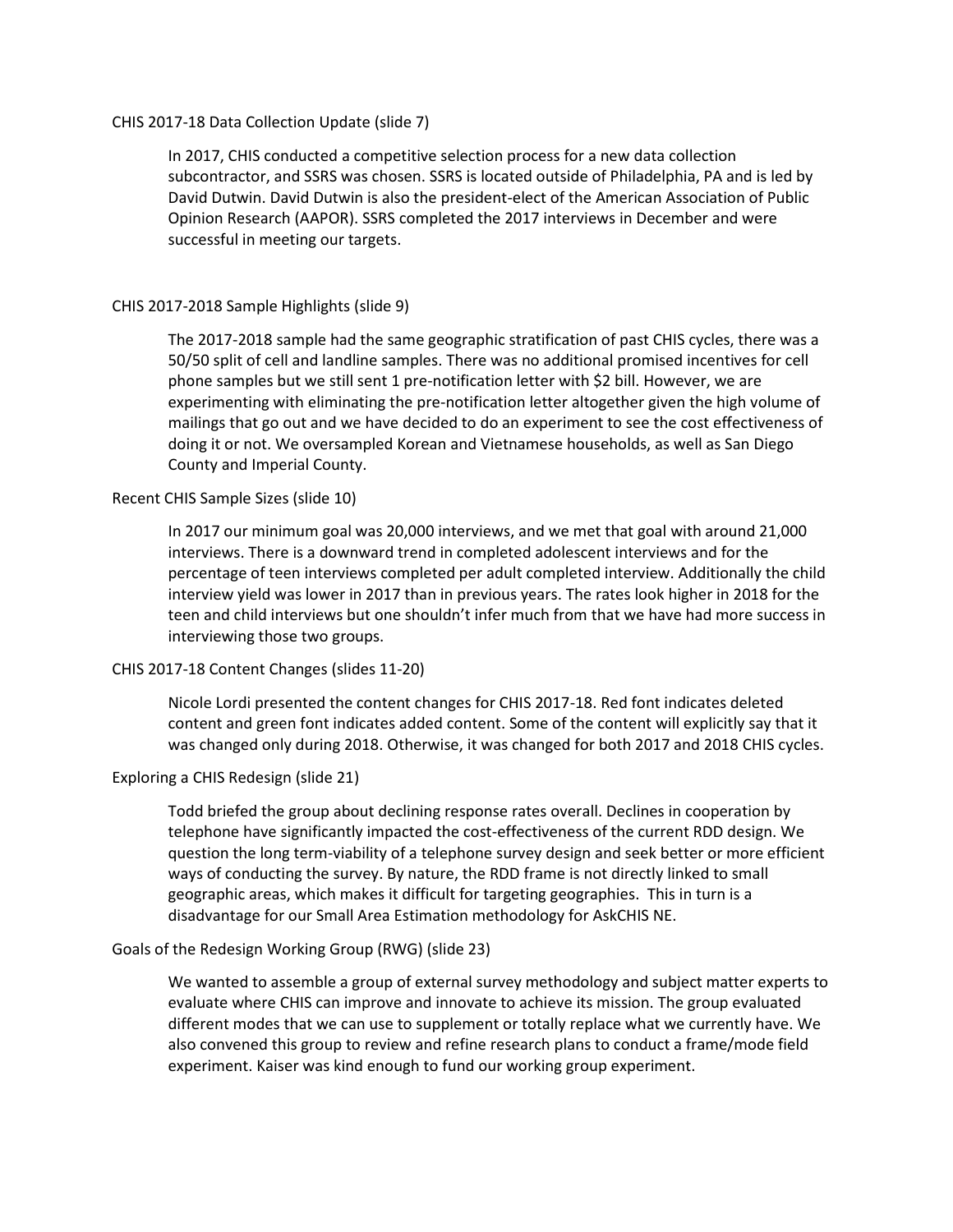Pilot Experiment Key Priorities (slide 24)

- 1. Determine a less expensive way to collect CHIS data while improving (or maintaining) quality
	- a. Many surveys switched from RDD design to a push to web survey. Very cost effective and is a general improvement from phone interviews.
	- b. Has had growing success in other large-scale population surveys
	- c. Web is often found to be the least expensive data collection mode
	- d. However, respondents of web surveys tend to be biased toward younger, more literate, more educated, those with internet access and more efficient in English.
	- e. It would not be wise to do a push to web method alone because it could led to the sample being biased toward certain demographics/factors, so it would be best to include the push to web method along with other methods
- 2. Complete Coverage
	- a. Gaps left by ABS with Web (e.g. no web access)
	- b. We should consider multiple frames and modes in order to get full coverage
- 3. Racial/Language Representation
	- a. We looked hard for different ways other surveys have had success with selfadministered modes like web but were not able to find it
	- b. We have decided to retain some sort of telephone/CATI component. We are looking to maintain and expand CATI surname list frame. Currently we are only using Chinese, Korean, or Vietnamese languages. We are looking to expand that surname list to include Spanish surname, or Spanish language flags
- 4. Teens and Children
	- a. Web survey respondents tend to be biased toward younger households, and those younger households are more likely to have children and teens so that could be a benefit to us
	- b. There are a few surveys that have tried to solve the problem of low response rates from children and teen but the group found few examples of successful strategies
	- c. We propose to experiment with various teen recruitment methods including text and email

# Propose Pilot Design (slide 29)

Brian Wells kicked off this segment with a proposal for a mixed mode data collection. We are focusing on a mail invitation followed up with a web survey, which we will be supplementing with a surname list. We will be restricting the web based instrument to English language only, but non-native speakers will be able to call-in to complete a CATI interview in their native language. We will be contacting teens via email and text messages (with parental permission).

The mail invitation to web survey will include survey login with \$2 bill pre-incentive. It will also include a multilingual information sheet with call-in instructions. We will also be experiencing within household approaches to ensure randomness. We will follow up with sealed postcards.

They will then receive a second invitation to the web survey. We will experiment with different types of packaging to see what people will have more positive responses to. After the second invitation, remaining sample will be telephone matched. If matched, household will receive 10 CATI call attempts. For those households with eligible teens, we will ask the adults to provide the teen's phone number with specific request to text the teen. We will not be collecting email or cell numbers of teens when the adult interview was completed by telephone.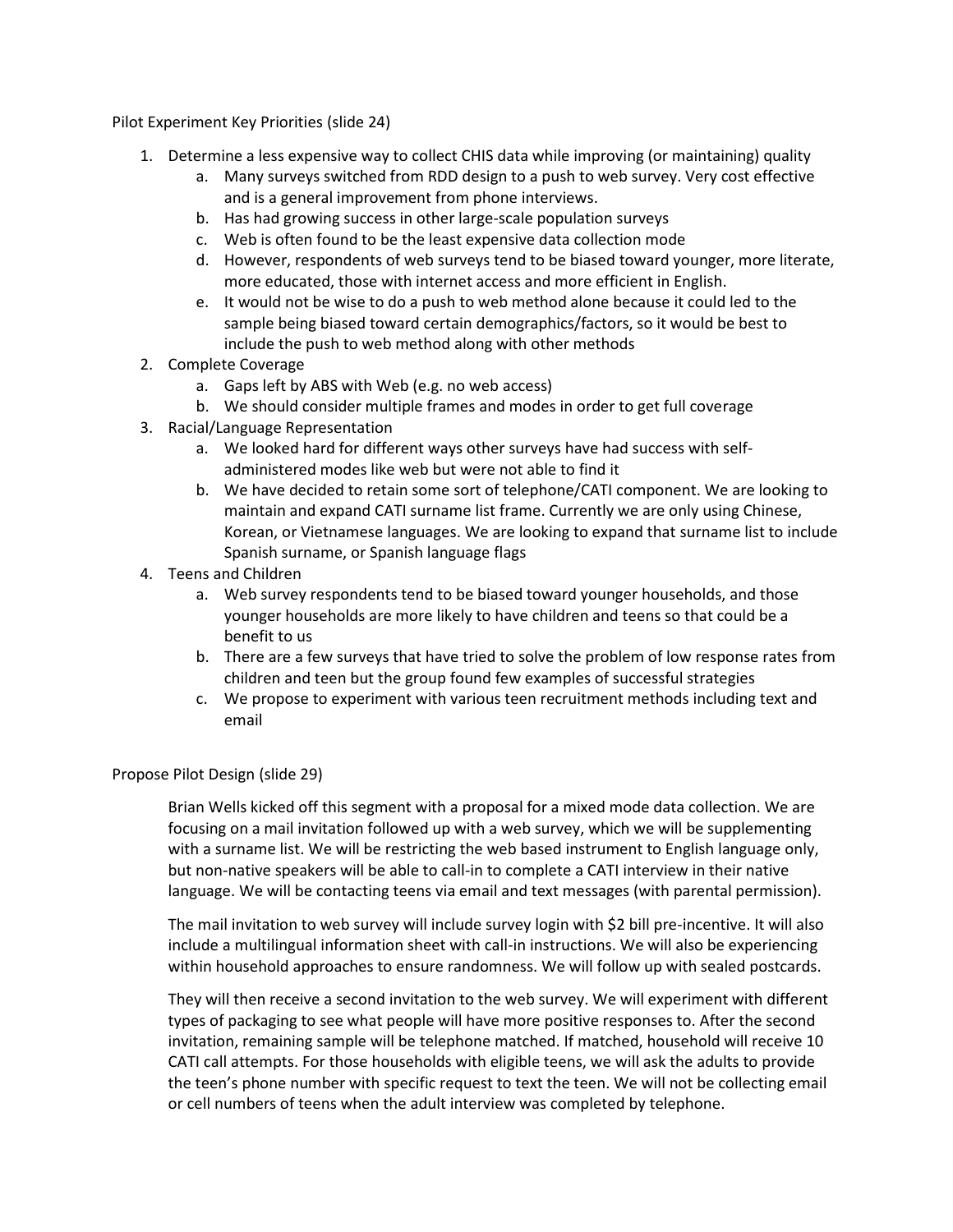If the adult provides permission to text the teen, the teen receives a text invitation to web survey, a text reminder with email invitation (with permission), mail invitation to home address and an attempt at a phone interview (with permission).

If the adult provides permission to email only, we will email the teen with an invitation. If the teen does not respond to that we will send them an email reminder, a mail invitation to their home address and finally attempt to interview them over the phone (with permission).

If the adult does not provide an email address or cell number, we will send a mail invitation to the home address, followed by a mail reminder, and finally follow up with CATI collection using the household phone number if available.

Sample design for pilot experiment (slide 36)

We are focusing on three selected counties: LA, Santa Clara and Tulare. We selected these counties based on multiple factors, we hope to do about 200 interviews per county with 10 weeks of data collection in Spring/Summer 2018

CHIS 2019-2020 Content Planning (slide 39)

Royce reviewed the content development timeline. We will be forming workgroups around the topics introduced in the TAC meetings in February 2018. We will begin data collection for the English version of the questionnaire in January 2019 and non-English questionnaire will be in Feb – Mar 2019. **The deadline for deciding on the 2019 questionnaire content is June 30, 2018.**

Criteria for Adding/Removing Content (slide 42)

Nicole Lordi reviewed CHIS content criteria. CHIS content should address the public health issues that are the most relevant to the population. If the topic has been used in CHIS before, we need to ask

- How often it has been collected
- How quickly is change likely to be measurable
- Can it be measured in a short amount of time?
- Is there a likely or definite funder for the topic?

#### Funding Considerations (slide 43)

We encourage open thinking on potential new questionnaire topics, but we do not want the questionnaire to be too long and we also need to make sure that proposed questions are matched to ideas for likely or potential funders to fund the content.

#### CHIS Workgroup Formation (slide 44)

Formed as needed to recommend specific content that is appropriate for the current survey mode. The frequency of the meetings of the work group would depend on the content of the workgroup.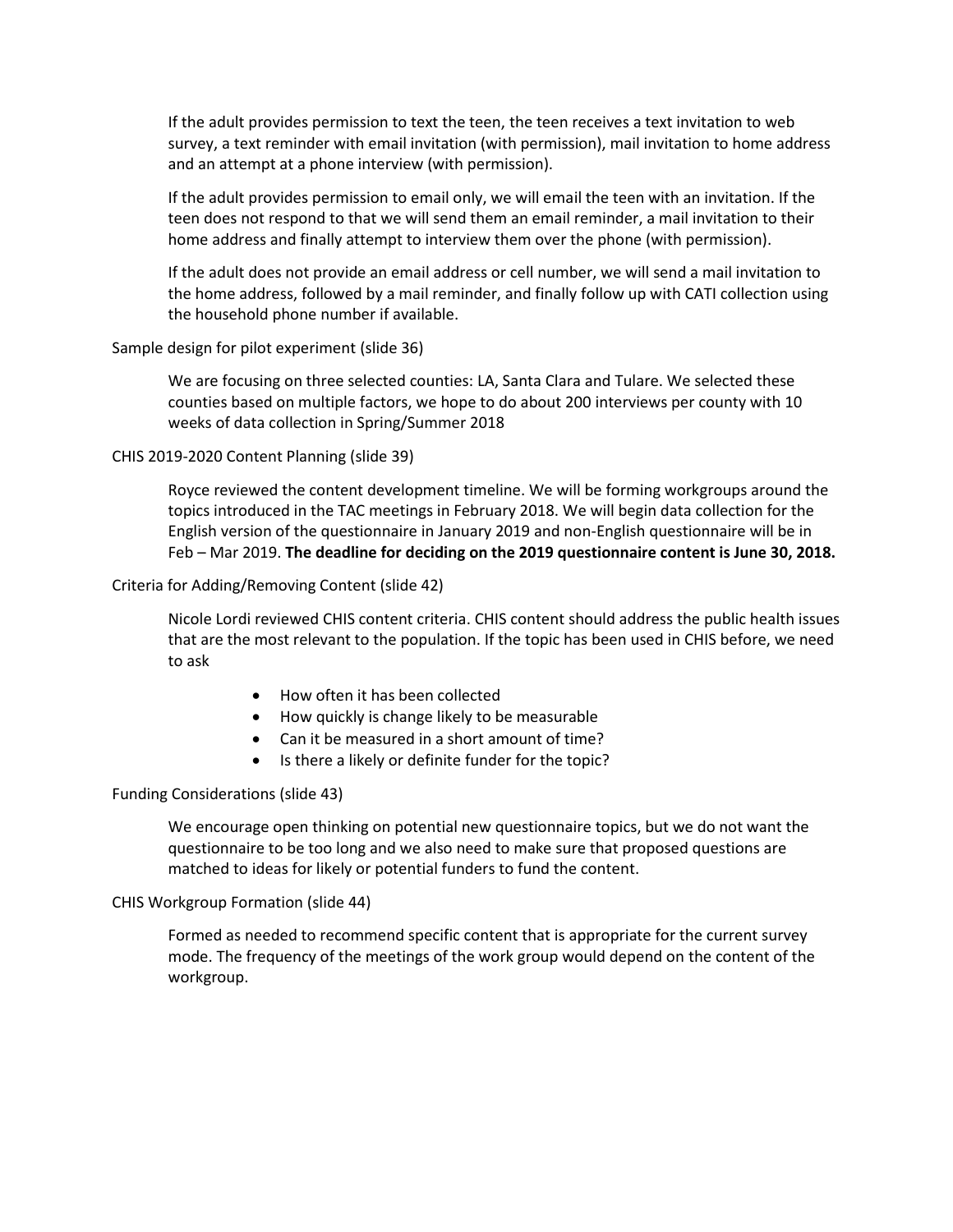Potential CHIS 2019 Workgroups (slide 45)

The main potential work group needs identified prior to the TAC meetings for this year are:

- **•** Sexual Orientation and Gender Identity
- Marijuana and Opioid Use
- **•** Caregiving
- Oral Health

Current Content and Emerging Health Issues: CHIS 2019-2020 Potential Topics Discussion (slide 46)

This section reviewed the survey content by section. Questionnaire content can be viewed on the Teen TAC website [\(http://healthpolicy.ucla.edu/chis/tac2019/Pages/Adolescent-TAC.aspx\)](http://healthpolicy.ucla.edu/chis/tac2019/Pages/Adolescent-TAC.aspx), along with the questionnaires from past cycles.

Review and Action Steps

Ninez concluded the meeting by thanking all the participants for their insights and suggestions. We will be following-up with participants regarding workgroups.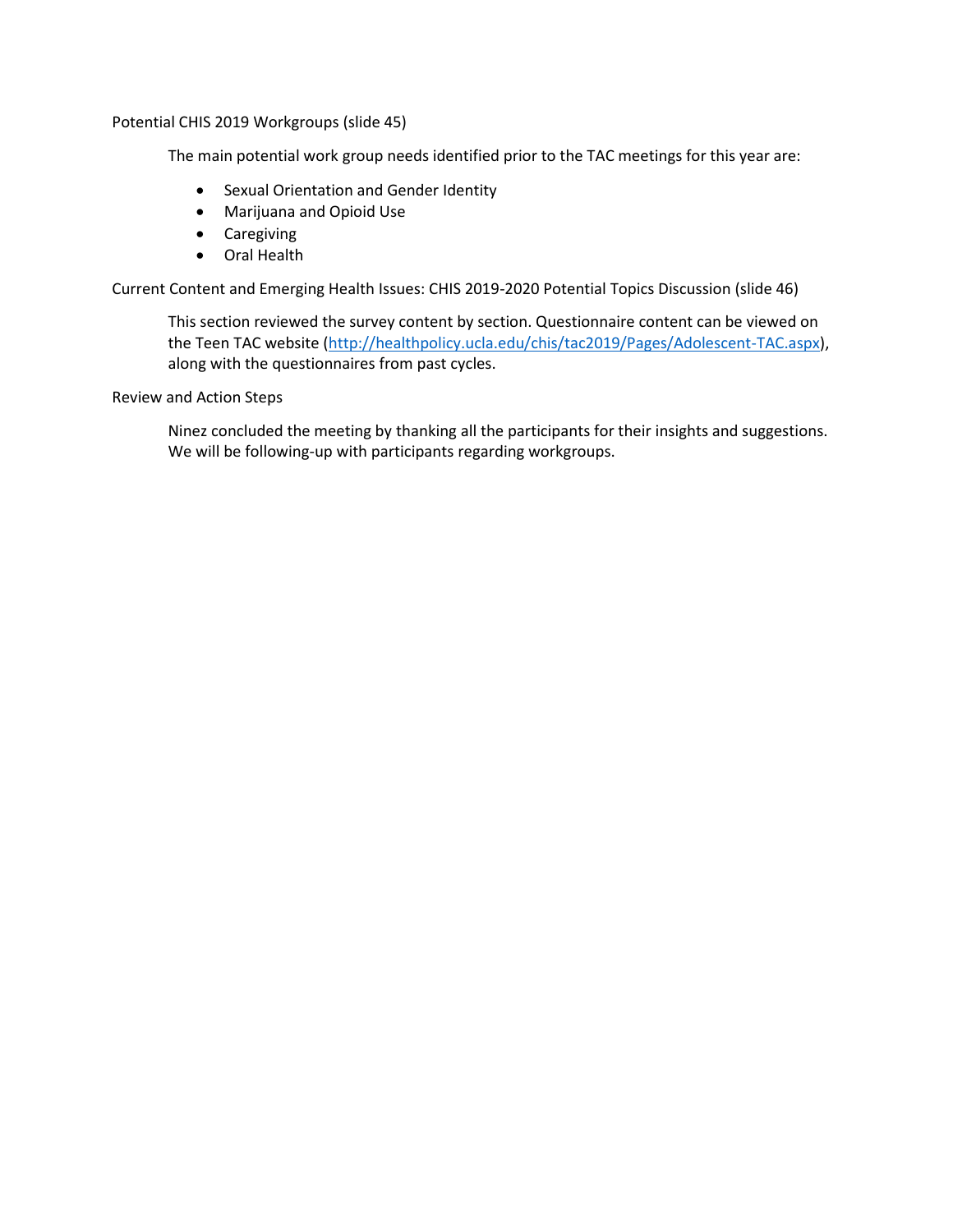## **TAC Questions, Answers, Comments and Suggestions**

#### *Pilot Experiment*

**Q: How much would sending the email reminder help if you already have their number that you can call and text them with? – Elizabeth Ozer** 

A: We are not sure, but we are going to try to see how it goes. However, we will send the email along with the text reminder was the approach

**Suggestion: Collect data methodically in order to contribute to the literature on methods for teen data collection. – Claire Brindis**

#### **Q: Will all of these pilot respondents be included in the 2018 final data? - Brendan Darsie**

A: No, we are not planning to include the experimental design data with the final data, it is more for comparing how well the experiment did vs the CHIS 2018 data

#### *Workgroups*

#### **Workgroup suggestions from Teen TAC:**

 *DACA status, technology, gun violence, expanding e-cigarette use, option for latinx should be considered* 

#### **Q: Are you looking for volunteers for the workgroups? – Claire Brindis**

A: Yes we are interested in looking for workgroup volunteers/ chairs and/or new topics for future workgroups. The meetings are taking place in March/April.

#### *Current Content and Emerging Health Issues CHIS 2019-2020*

# **Q: What CHIS will do about the gender section? Will it incorporate gender identity for teens? – Diem Tran**

A: The SOGI (Sexual Orientation and Gender Identity) workgroup will tackle this issue, in the past we have not included the two-part gender identity question for the teen.

# **Q: Measures of housing instability, homelessness, has it been brought up as an important demographic variable? –Bianca Wilson**

A: This is something we have raised to one of our funders, we have proposed a whole module on this topic for the adult questionnaire.

# **Suggestion: Other types of questions regarding violence outside of "fighting," need to have a workgroup on gun violence –Claire Brindis**

**Suggestion: Has anyone looked at shaming others from doing physical activity? Bianca Wilson**

**Suggestion: On the e-cigarette use, we might look at how teens perceive vaping these days. – Elizabeth Ozer**